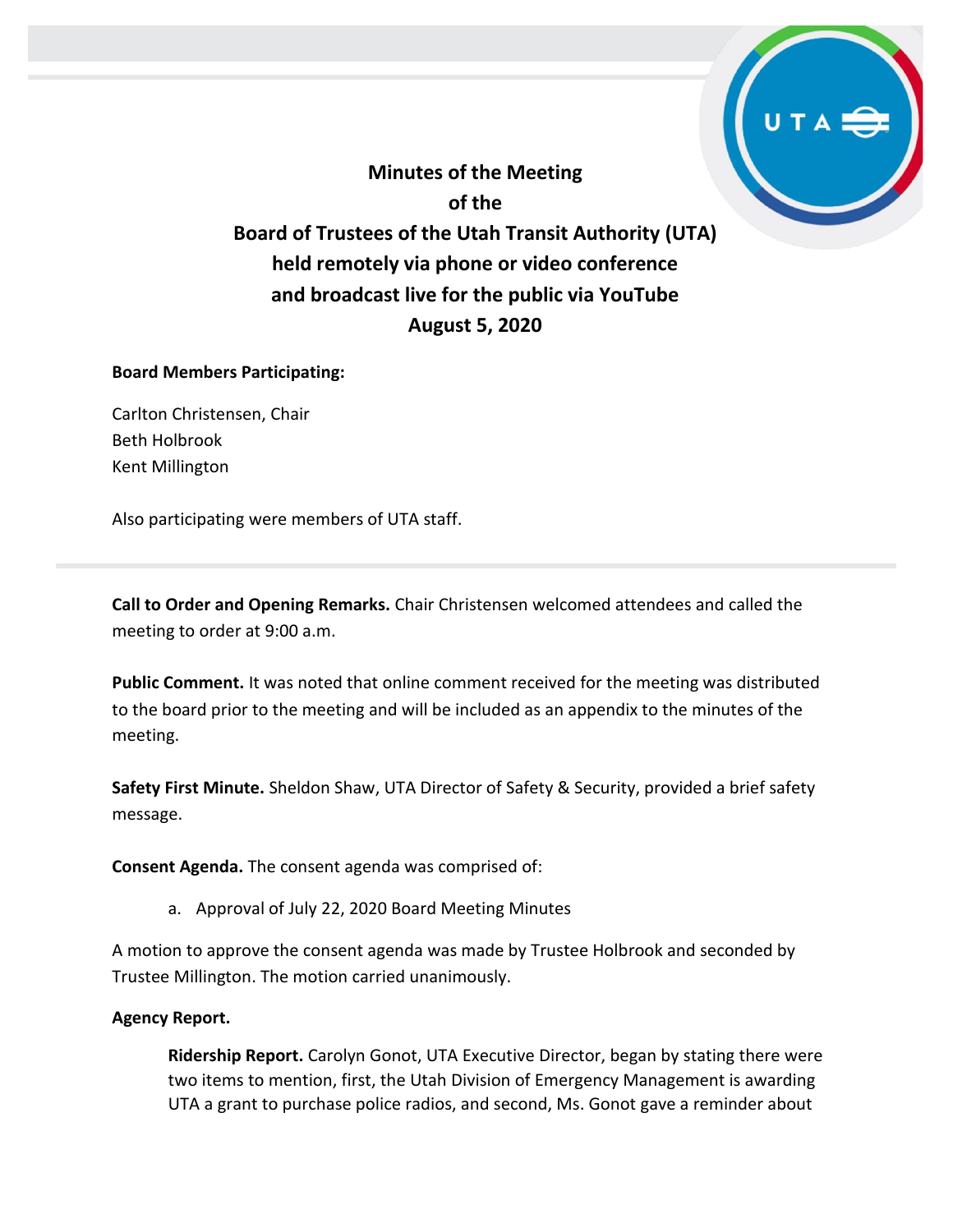the public comment period that is open, and informed the board of a virtual public hearing happening tomorrow, August 6<sup>th</sup>.

Discussion ensued. Questions on the police radio system were posed by the board and answered by Ms. Gonot and staff.

Ms. Gonot then turned the time over to Eddy Cumins, UTA Chief Operating Officer for the ridership report. Mr. Cumins reported current ridership numbers, and the three recovery goals of UTA, which are ridership, financial stability, and customer confidence.

Discussion ensued. Questions on ridership behavior, feedback concerning mandatory masks, and cleaning schedule were posed by the board and answered by staff.

**Financial Report – June 2020.** Bob Biles, UTA Chief Finance Officer, reported that the budget is slightly under for the year. Pandemic precautions were taken early enough to reduce operating costs, and this helped overall. There has been a reduction in passenger revenue and sales tax collection. UTA's expenses for the year are showing favorable.

Discussion ensued. Questions about purchasing of parts were posed by the board and answered by staff.

**Investment Report – Second Quarter.** Mr. Biles reported on investments and benchmark returns.

Discussion ensued. Questions on funding were posed by the board and answered by staff.

### **Resolutions.**

**R2020-08-01 Resolution Giving Special Tribute, Due Honor, and Recognition to Chief Financial Officer and Treasurer/Secretary of the Authority, Robert K. Biles.** Chair Christensen introduced the resolution, which was read by Trustee Holbrook. The Board Members gave remarks of thanks.

A motion to approve R2020-08-01 was made by Trustee Holbrook and seconded by Trustee Millington. The motion carried unanimously with aye votes from Trustee Holbrook, Trustee Millington, and Chair Christensen.

Mr. Biles gave brief remarks.

**R2020-08-02 Resolution Appointing Annette Royle as Officer and Secretary, and Bryan Steele as Officer and Treasurer of the Authority.** Chair Christensen introduced the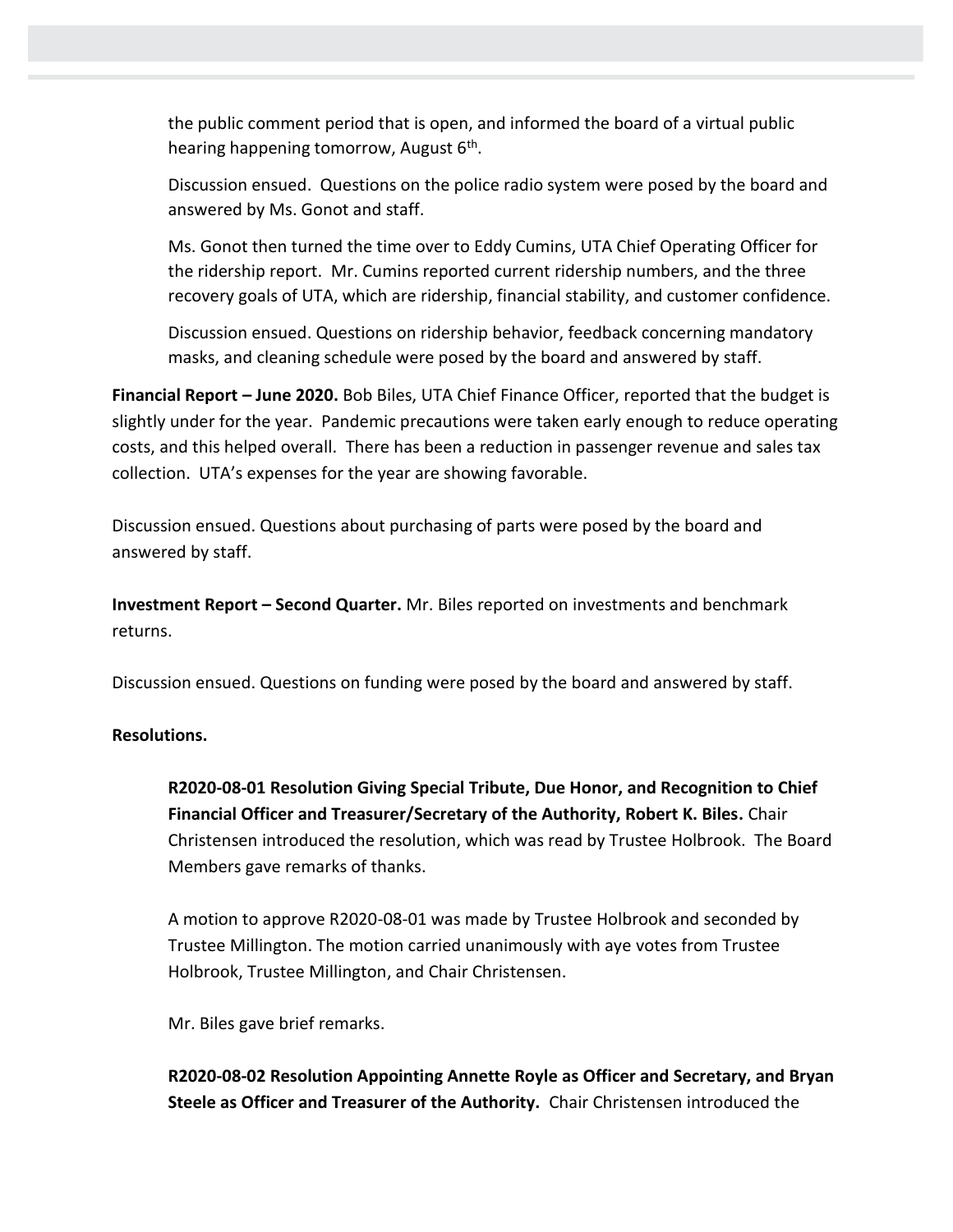resolution to appoint Annette Royle as Officer and Secretary, and Bryan Steele as Officer and Treasurer of the Authority.

A motion to approve R2020-08-02 was made by Trustee Millington and seconded by Trustee Holbrook. The motion carried unanimously with aye votes from Trustee Holbrook, Trustee Millington, and Chair Christensen.

### **Oath of Office**

**Oath of Office – Secretary of the Authority Annette Royle.** Stephanie Withers, Executive Assistant to the Board, administered the oath of office to Ms. Royle.

**Oath of Office – Treasurer of the Authority Bryan Steele.** Stephanie Withers, Executive Assistant to the Board, administered the oath of office to Mr. Steele.

### **Contracts, Disbursement, and Grants.**

**Contract: 650 South Main Street TRAX Station Design (CRSA Architecture Planning Interiors).** Mary DeLoretto, UTA Chief Service Development Officer, informed the Board that the contract was ready to be executed.

Discussion ensued. Questions on CRSA were posed by the board and answered by staff.

A motion to approve the contract was made by Trustee Millington and seconded by Trustee Holbrook. The motion carried unanimously.

**Contract: Service Planning Software (Remix Software, Inc.).** Ms. DeLoretto reported that this would be a three-year contract that will facilitate UTA's service planning efforts.

Discussion ensued. Questions on implementation were posed by the board and answered by Laura Hansen, UTA's Planning Director.

A motion to approve the real estate contract was made by Trustee Holbrook and seconded by Trustee Millington. The motion carried unanimously.

**Change Order: Advertising Contract Extension (Lamar Transit Advertising).** Andrea Packer, UTA's Communication Director, reported that Lamar Transit Advertising had previously been procured for a seven year contract with the ability of three option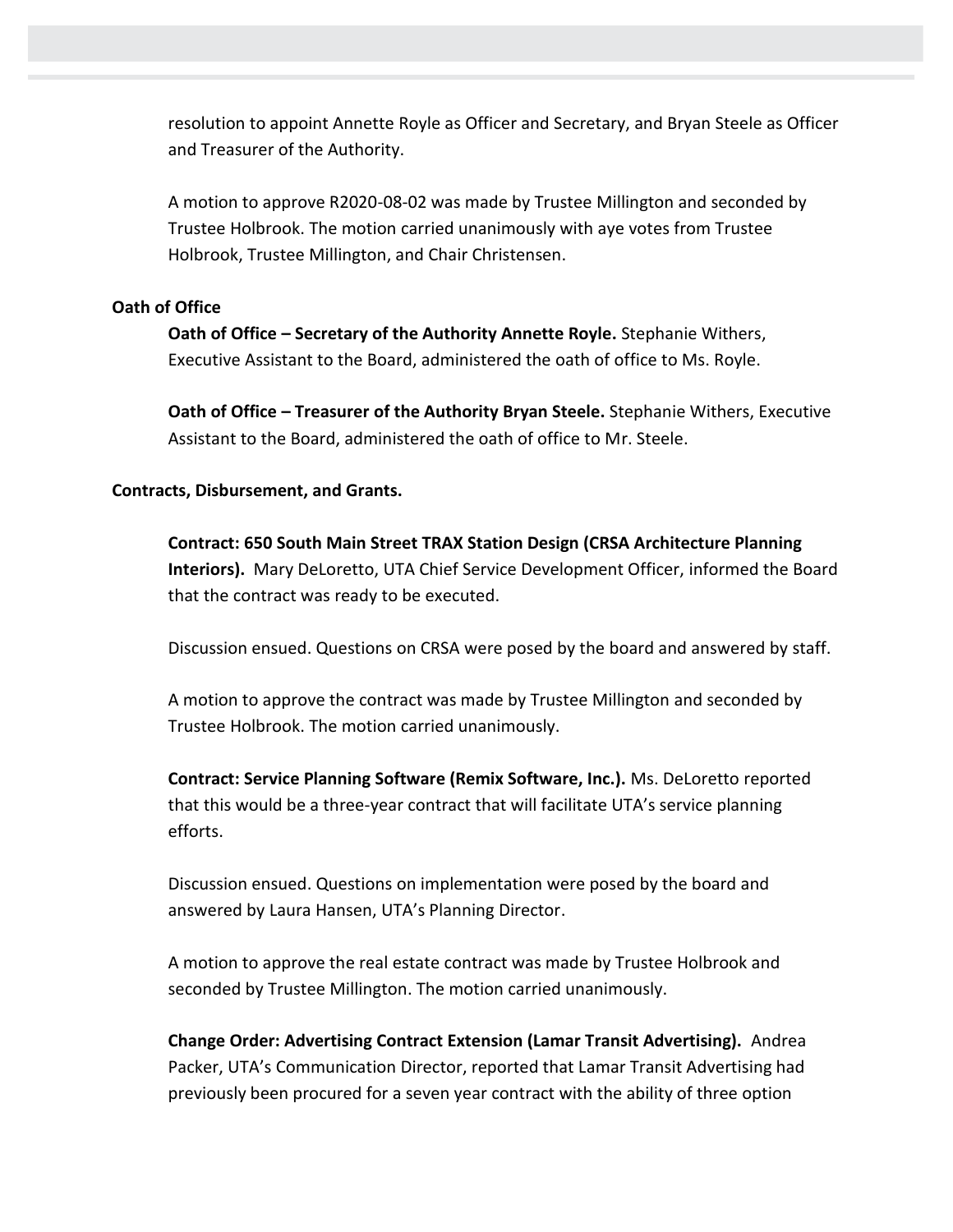years. Ms. Packer requested approval to extend the contract for one of the three option years due to adjusting parameters of the contract due to the pandemic.

Discussion ensued. Questions on the annual amounts and what the plan will be after a year were posed by the board and answered by staff.

A motion to approve the contract was made by Trustee Millington and seconded by Trustee Holbrook. The motion carried unanimously.

**Real Estate Contract: Property Acquisition Settlement Agreement – 212 East University Parkway, Orem Utah (Jeffs, Jeffs, and Nayor, L.C.).** Ms. DeLoretto informed that this was a parcel that is part of the UVX BRT project. Ms. DeLoretto turned the time over to Paul Drake, UTA Director of Real Estate and TOD. Mr. Drake reported on the negotiations of the land parcel and gave information on the location. Staff believes this is a fair settlement and requests approval on the agreement.

Questions on the land were posed by the board and answered by staff.

A motion to approve the contract was made by Trustee Millington and seconded by Trustee Holbrook. The motion carried unanimously.

**Change of Order: Grade Crossing Panel, Tub Replacement, Rehabilitation Phase 2 – On – Call Maintenance Task Order #119 (Stacy and Witbeck, Inc.).** Mr. Cumins turned the time over to David Hancock, UTA Director of Asset Management, who reported that UTA needed to replace approximately five to seven crossing a year. Replacing these crossings would be numbers five and six for this year. The life of a crossing is ten to fifteen years. If approved, work would be done August 14-16 of this year.

A motion to approve the contract was made by Trustee Holbrook and seconded by Trustee Millington. The motion carried unanimously.

### **Other Business.**

**Next Meeting.** The next meeting of the board will be on Wednesday, August 12, 2020 at 9:00 a.m.

**Adjournment.** The meeting was adjourned at 10:03 a.m. by motion.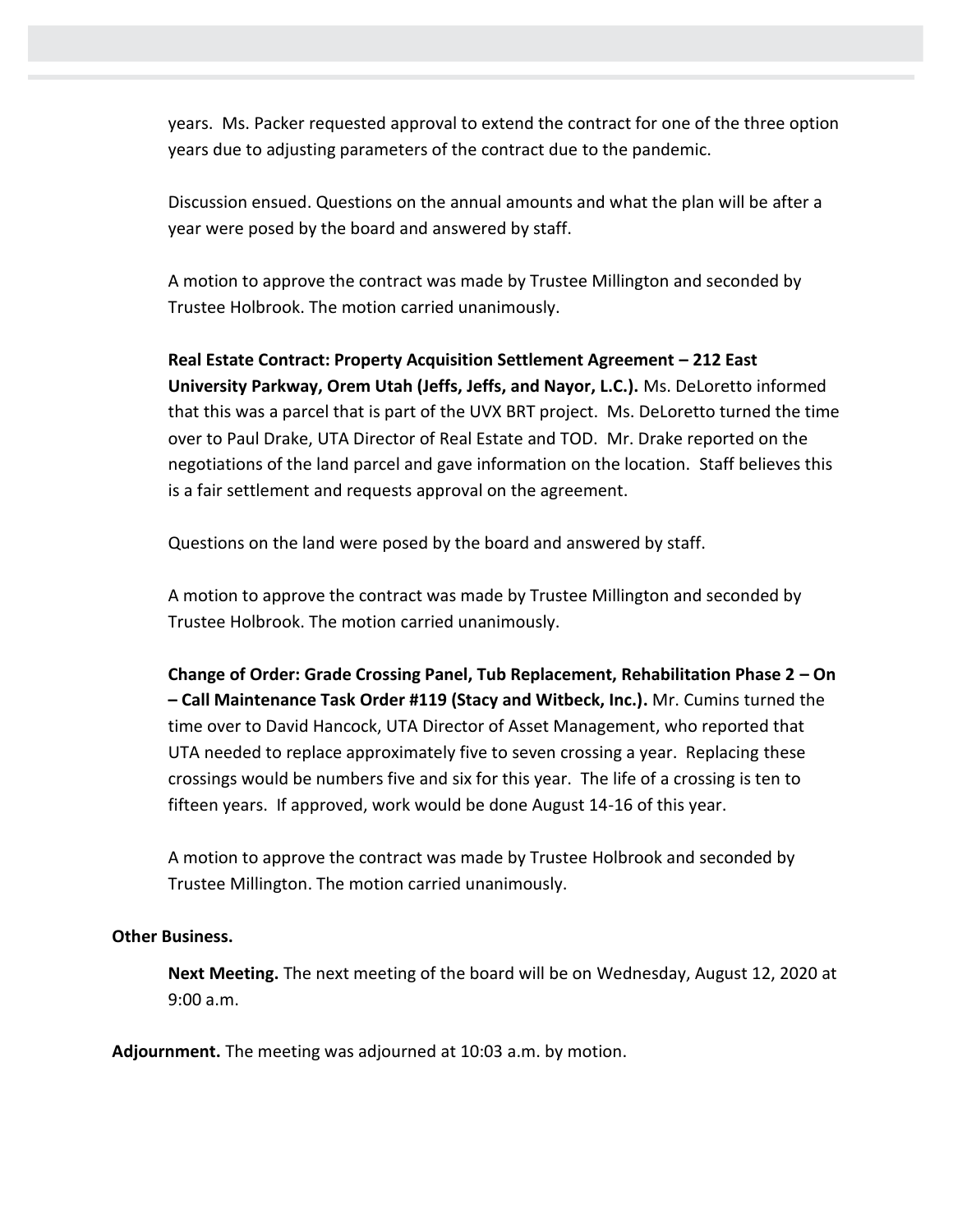Transcribed by Stephanie Withers Executive Assistant to the Board Utah Transit Authority swithers@rideuta.com 801.287.2581

*This document is not intended to serve as a full transcript as additional discussion may have taken place; please refer to the meeting materials, audio, or video located at <https://www.utah.gov/pmn/sitemap/notice/617849.html> for entire content.*

*This document along with the digital recording constitute the official minutes of this meeting.*